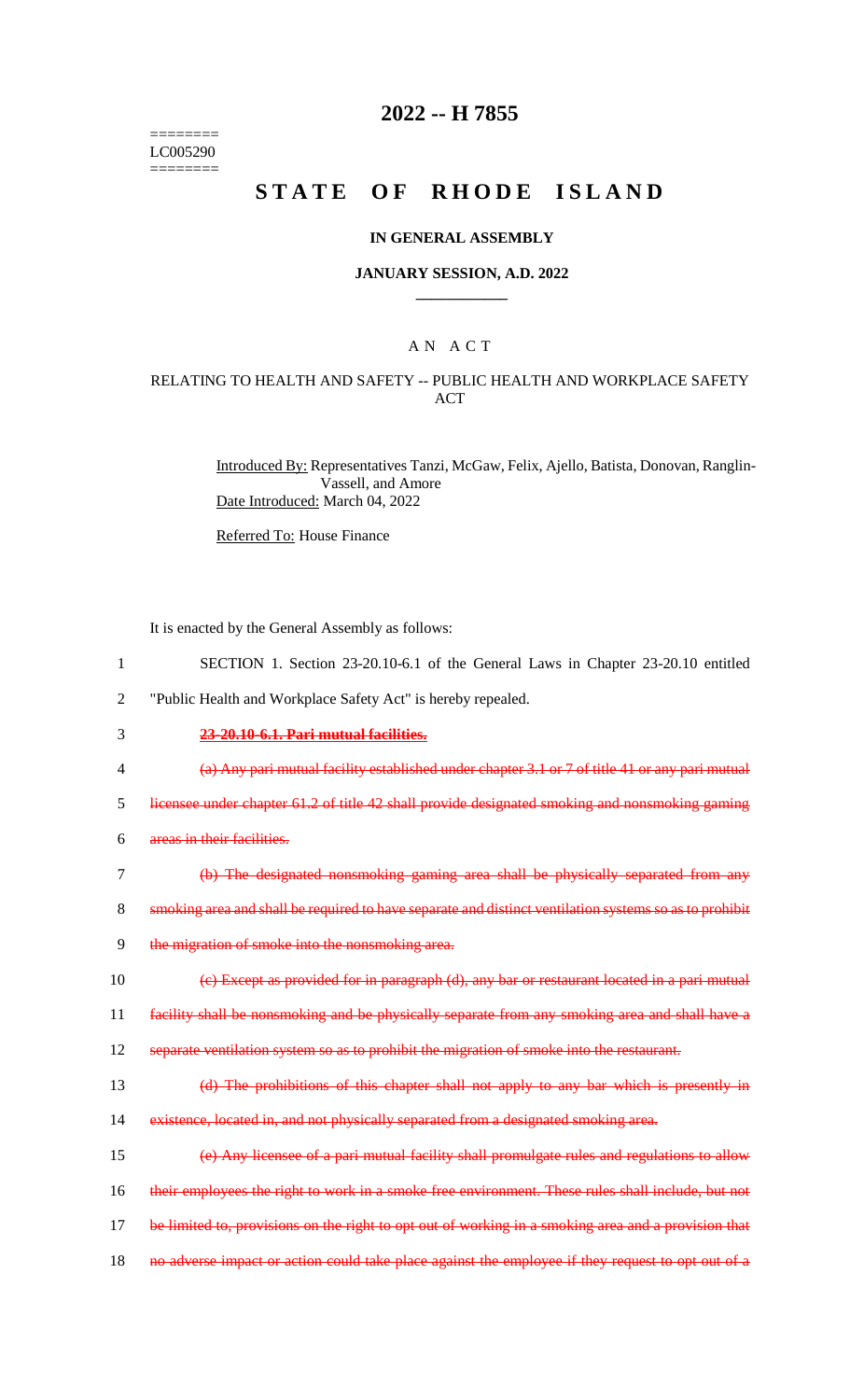- 1 smoking area. The rules promulgated by the licensee shall be filed with the lottery commission
- 2 with copies to the general assembly and the department of health no later than March 1, 2005.
- 3 (f) Commencing January 1, 2005, any pari mutual licensee shall file an annual report with 4 the lottery commission with copies to the general assembly and department of health detailing 5 smoke mitigation efforts undertaken by the licensee during the previous year and plans for the 6 upcoming year. The licensee shall be required to monitor air quality with current appropriate 7 technology. A professional HVAC engineer (or other appropriate professional) shall certify the 8 monitoring process and results. The results of the monitoring process shall be included in the annual 9 report. 10  $(g)$  Any enactment relating to the provisions of this section on pari mutual facilities or 11 licensees shall be by statute as enacted by the general assembly, provided however that the general 12 assembly may by statute delegate such authority to the cities and towns.
- 13 SECTION 2. This act shall take effect upon passage.

LC005290  $=$ 

 $=$